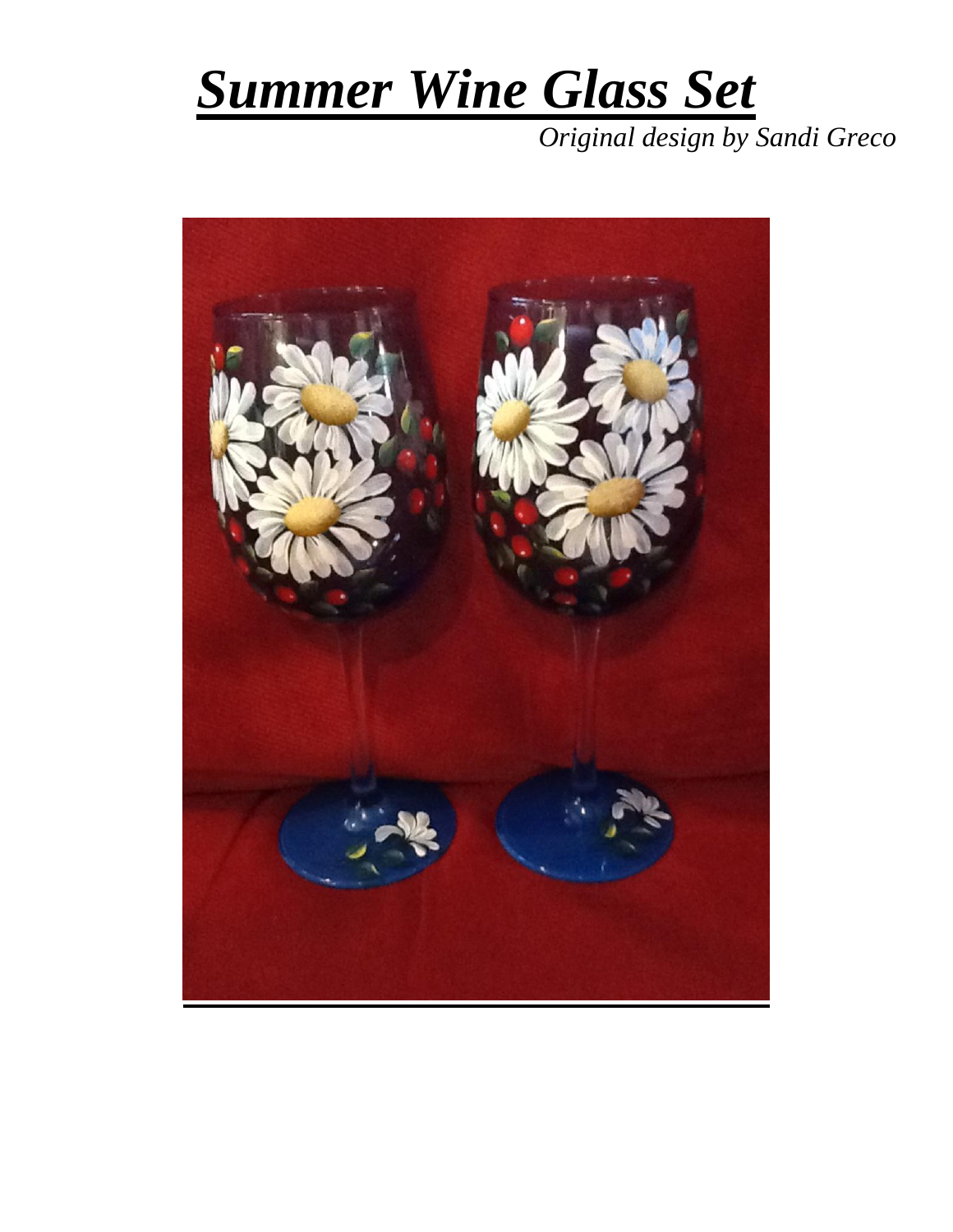## *Summer Wine Glass Set*

*Original design by Sandi Greco*



*\*Note:* These glasses were painted on blue wine glasses purchased at DOLLAR TREE.

I suggest you print off **2** patterns…one to cut up, one to keep for the future.

## **Supplies: DecoArt Glass Paint Colors: WHITE, GREEN, YELLOW, RED, BLUE, BROWN**

**Brushes:** #2, #3 Round, fine liner, #4 filbert, ¼" & 3/8" angles, pointed soft dome Round, old flared brush (about #4 size), Mini Mop

**Misc.:** Scissors, rubbing alcohol, dry palette, piece of dowel, blue painters tape, paper towels, plastic grocery bags or bubble wrap for stuffing glasses

## **Procedure:**

**1.** Wipe the outside of the glass where design will be with rubbing alcohol.



**2.** With scissors, separate the two main daisy patterns and the BUD patterns, then cut closely around each. Then make little cuts around the paper design, this helps the paper pattern contour inside the curve of the glass.



**3.** Tape patterns in place on the inside of each glass. Fully stuff the inside with paper towels, bubble wrap, or plastic bags to hold in place; this pushes the pattern close to the glass. Set the base of the glass over the Bud pattern, tape in place.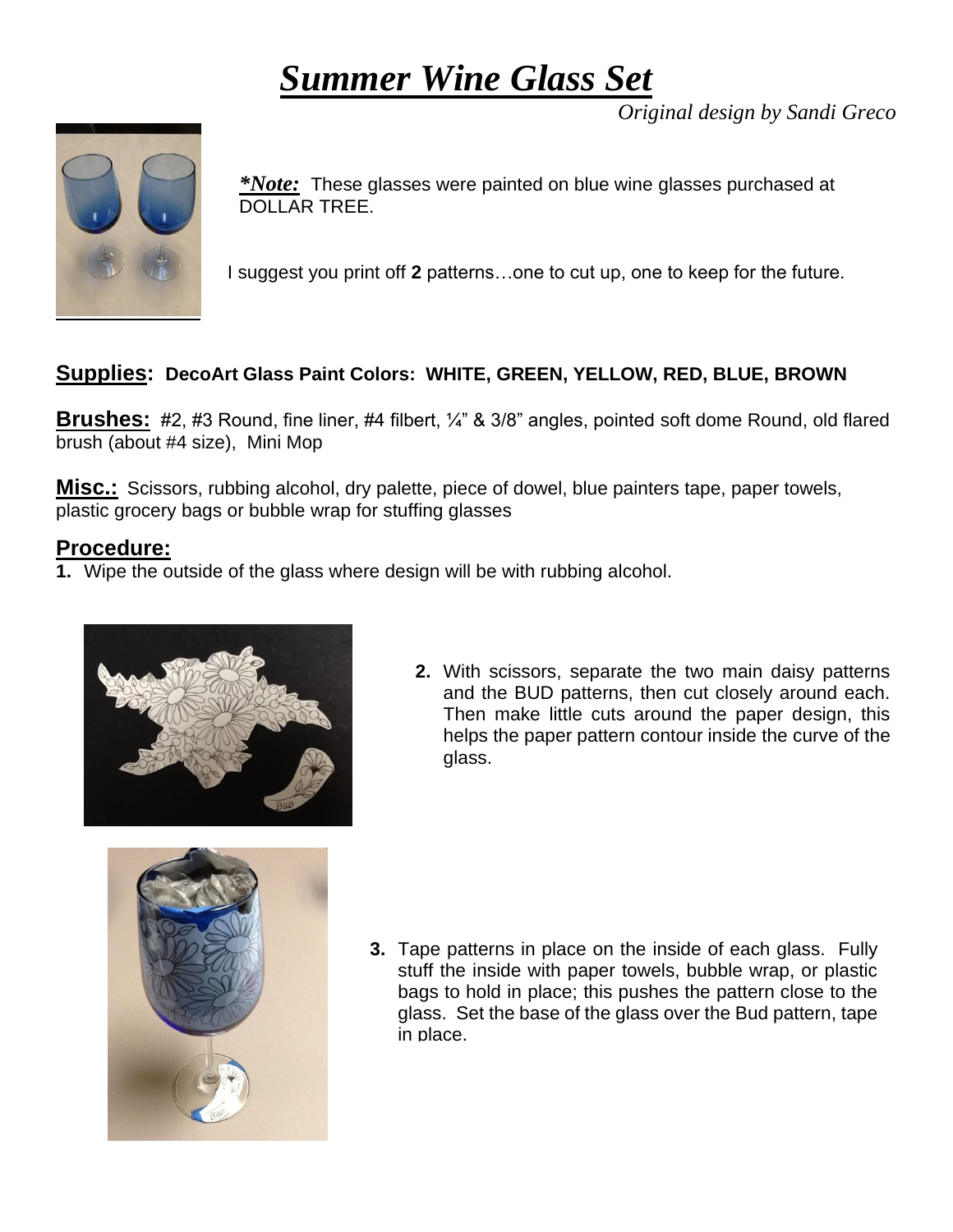**Begin Painting....**Put only SMALL dots of paint on DRY PALETTE. What you do to one glass, you will do that step on the other. This also allows a bit of dry time. When loading brush, dampen your brush, blot out most of the water. Any OOPS! Or clean-up, use the rubbing alcohol.

- 1. Using a soft dome round brush, tap YELLOW into the daisy centers, this may take 2-3 coats. Be sure each layer is dry before tapping n the next layer. Clean out brush, pinch dry.
- 2. Using #3 Round, begin stroking on WHITE to the daisy petals from their tips in toward centers. The pattern is just a guideline, make nice full strokes. *Note* how there is a second layer of petals….they will come later. Load brush at least every second stroke. "Ridges" are good.
- 3. Use a piece of dowel to dip-dot red onto the berries. Size it up to the pattern. If coverage gets missed, tap in RED with tip of brush.
- 4. Be sure 1<sup>st</sup> daisy petal layer is dry. Add the second layer of daisy petals dropping down to a #2 Round. These are shorter strokes, in between the larger strokes… and not as many. Less is better!....also be sure to do the Bud layer on the stem base.
- 5. Repeat coverage on daisy centers, YELLOW on pointed scumbler.
- 6. 3/8" angle, float BROWN to the bottom "smiles" of the daisy centers…while wet, use your dome scumbler and pounce as you would with a Mop brush to add texture to the center and soften the float line. Clean brush, pinch dry.
- 7. Pick up WHITE on the old flarred brush, pounce on palette to "offload" color and somewhat open the bristles. Lightly apply with a gentle Stipple to highlight on centers from the top down almost to shade color. Clean brush.
- 8. Make a mixture of RED + BLUE TO A DEEP Purple color. Using a (1/4") angle, float this mix to the base of each berry, the stem end. Mop to soften float.
- 9. With tip of liner, tap on WHITE as little blossom ends on the berries. This gives direction.
- 10.Leaves: Make a small Mix of GREEN + a little BLUE to deepen the GREEN. Double-load on #4 filbert COLOR MIX + YELLOW. Stroke on little leaves keeping the yellow towards the top of the glass. \*First time you load, fully load the brush with GREEN mix, turn brush on it's side and swipe over the top of the yellow. Just a gentle tap on your palette to blend. Future loading, do a "double-dip"…one side in the GREEN, the opposite side in the YELLOW, gentle tap to blend or you will remove too much paint.
- 11.Use a fine liner loaded with GREEN COLOR MIX, pull lines to connect the berries & leaves.
- 12.Also pull a stem & calyx to Bud on base with COLOR MIX. Add a few leaves, #4 filbert loaded as previous.

Remove the pattern and the stuffing. Do any clean-up with the alcohol.

I used a dense sponge and applied BLUE on the bottom of the base. Repeat when 1<sup>st</sup> coat is dry. This is a good place to now sign your name!

Allow to cure for 4 days. Then, place on a foil lined cookie sheet upside down in a COLD oven. Turn the oven on to 275°. When it reaches the temperature, set your timer and bake for 30 minutes. DO NOT OPEN OVEN! Just turn off the oven, let cool down inside. A good idea is to do this after dinner in the evening….

Your painted glassware is now ready to use! I suggest to hand wash.  $Enjoy!$ 

*Sandi Greco* 10023 Greiner Road Clarence, NY 14031 [paintnpoststudio@aol.com](mailto:paintnpoststudio@aol.com) (716) 759-2903